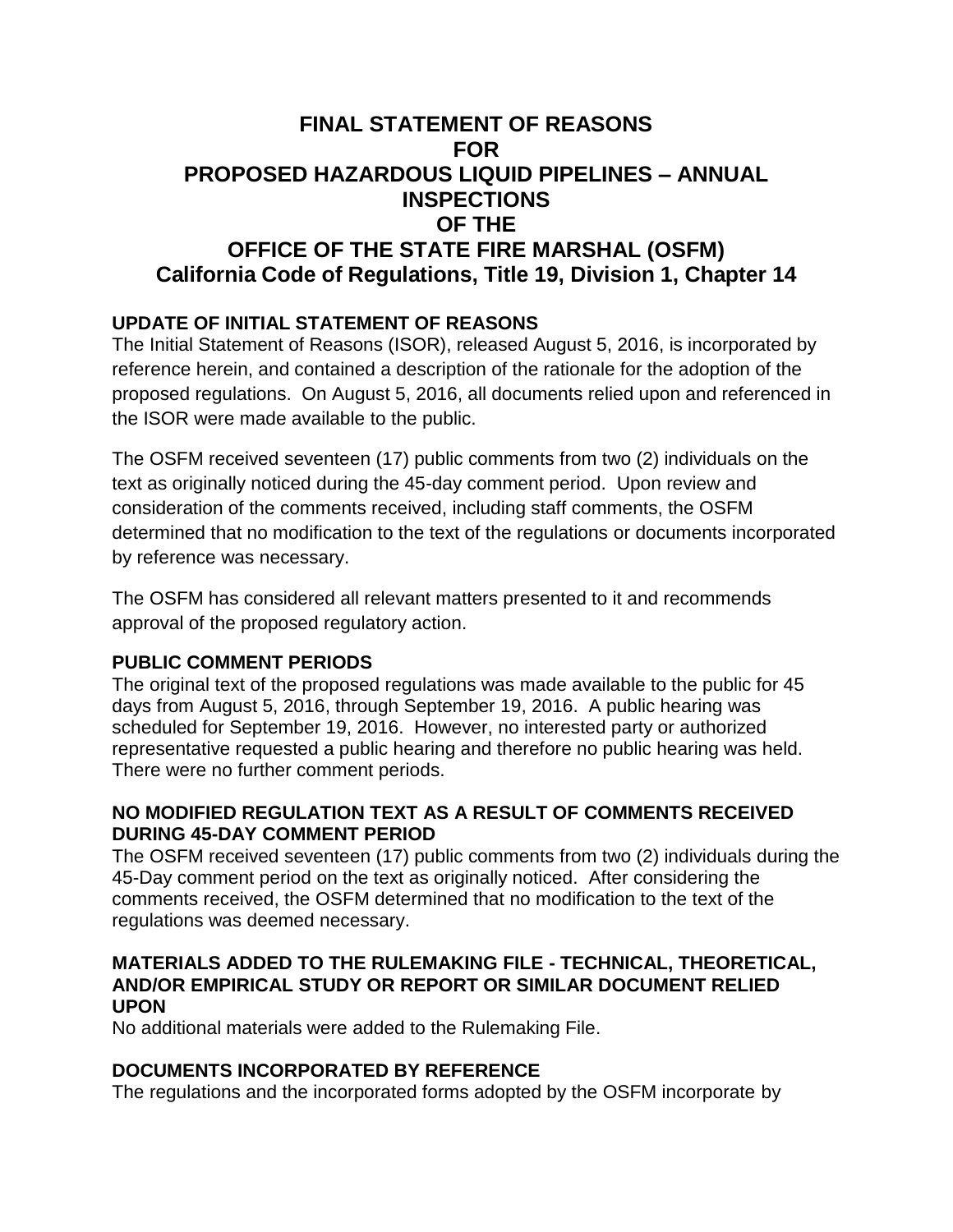reference the following documents:

- 1. California Intrastate Pipeline Operator Annual Report, Form PSD-101 (dated July 1, 2016) located in the proposed regulation at Section 2021(a)(1).
- 2. Instructions for Form PSD-101 (dated July 1, 2016) located in the proposed regulation at Section 2021(a)(2).
- 3. California State Fire Marshal Annual Inspection Procedures (dated July 1, 2016) located in the proposed regulation at Section 2020(c).

# **INCORPORATION BY REFERENCE**

Any forms incorporated by reference were also available on the OSFM website or from the OSFM at any time during the rulemaking action and will remain available on the OSFM website in the future. Neither the standards nor forms incorporated by reference in this action will be printed in the California Code of Regulations because to do so would be cumbersome, unduly expensive, and otherwise impractical.

### **SMALL BUSINESS EFFECTS**

The OSFM has determined that the proposed regulations have no "substantial" effect to small business and the OSFM has not identified any alternatives that would lessen any adverse impact on small business and still allow the OSFM to effectively enforce the regulations.

Additionally, Government Code Section 11342.610(b)(9) excludes a petroleum producer, a natural gas producer, a refiner, or a pipeline from the definition of a "small business."

### **CONSIDERATION OF ALTERNATIVES**

For the reasons set forth in the ISOR, in staff's responses to comments received during public comment, and this Final Statement of Reasons (FSOR), the OSFM has determined that no alternative considered by the agency would be more effective in carrying out the purpose for which the regulatory action was proposed, or would be as effective as and less burdensome to affected private persons, or would be more costeffective to affected persons and equally effective in implementing the statutory policy or other provisions of the law than the action taken by the OSFM.

### **ALTERNATIVES TO THE REGULATION**

The OSFM invited interested persons to present statements or arguments with respect to alternatives to the proposed regulations during the public comment period. However, the OSFM received no proposed alternatives that would lessen any adverse economic impact on small business.

### **ALTERNATIVES DETERMINATION**

The OSFM has determined that no alternative considered by the agency would be more effective in carrying out the purpose for which the regulatory action was proposed, or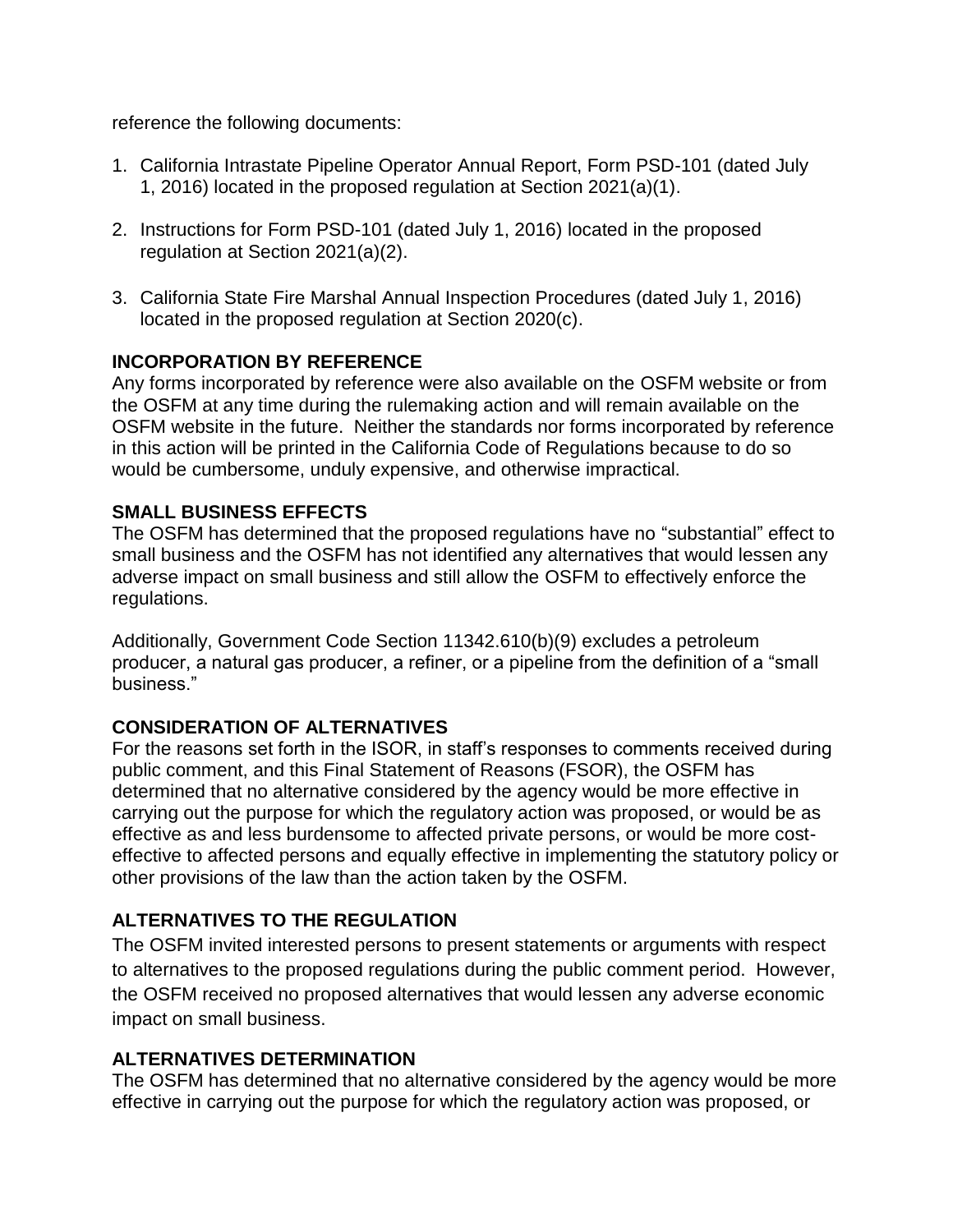would be as effective as and less burdensome to affected private persons, or would be more cost-effective to affected persons and equally effective in implementing the statutory policy or other provisions of the law than the action taken by the OSFM.

#### **LOCAL MANDATE DETERMINATION**

The OSFM has determined that this regulatory action will not result in a mandate to any local agencies or school districts.

#### **COORDINATION WITH FEDERAL LAW**

The OSFM has determined that this proposed regulatory action neither conflicts with, nor duplicates, any federal regulation contained in the Code of Federal Regulations.

#### **SUMMARY AND RESPONSE TO COMMENTS RECEIVED DURING THE INITIAL 45-DAY NOTICE PERIOD FROM August 5, 2016 THROUGH September 19, 2016.**

Below is a list of those who submitted comments during the 45-day comment period:

| <b>Comments</b> | <b>Commenter</b>          | <b>Affiliation</b>                           |
|-----------------|---------------------------|----------------------------------------------|
| $#1 - 1h$       | Reheis-Boyd, Catherine H. | <b>Western States Petroleum Association</b>  |
| $#2-2g$         | Krop, Linda*              | <b>Environmental Defense Center</b>          |
|                 | Aminzadeh, Sarah*         | California Coast Keeper Alliance             |
|                 | August, Rebecca*          | Safe Energy Now!                             |
|                 | Charter, Richard*         | <b>The Ocean Foundation</b>                  |
|                 | Hanthorn, Joshua*         | Defenders of Wildlife                        |
|                 | Hines, Jim*               | Sierra Club Los Padres Chapter               |
|                 | Hough, Ken*               | Santa Barbara County Action Network          |
|                 | Hutchison, Helen L.*      | League of Women Voters of California         |
|                 | Jordan, Susan*            | <b>California Coastal Protection Network</b> |
|                 | Lyons, Michael T.*        | <b>Get Oil Out!</b>                          |
|                 | Moldaver, Lee*            | Citizens Planning Association of Santa       |
|                 |                           | <b>Barbara County</b>                        |
|                 | Murray, Dana*             | <b>Heal the Bay</b>                          |
|                 | Nagami, Damon*            | <b>Natural Resources Defense Council</b>     |
|                 | Phillips, Kathryn*        | Sierra Club California                       |
|                 | Redmond, Kira*            | Santa Barbara Channelkeeper                  |
|                 | Savage, Jennifer*         | <b>Surfrider Foundation</b>                  |
|                 | Vargas, Marco*            | <b>Fund for Santa Barbara</b>                |
|                 | Wright, Sigrid*           | <b>Community Environmental Council</b>       |
|                 | Zuber, Domenique*         | <b>Pacific Environment</b>                   |

The commenters listed above with an asterisk (\*) signed on to written comments provided by Ms. Linda Krop of the Environmental Defense Center. Senator Hannah-Beth Jackson submitted a letter, on September 30, 2016, after the close of the public comment period, in agreement with the comments provided by Ms. Linda Krop in the Environmental Defense Center's letter.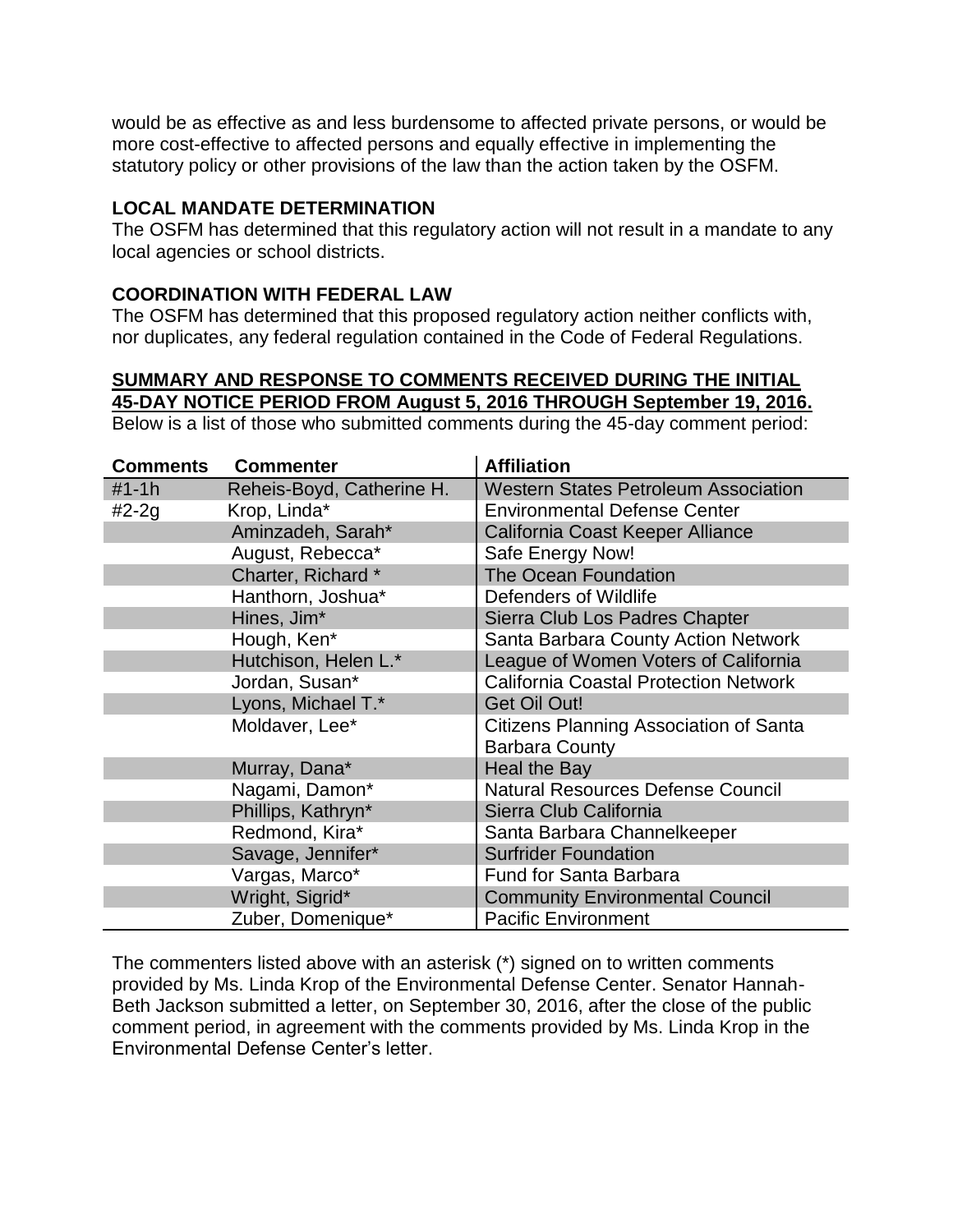Set forth below is a summary of each objection or recommendation made regarding the specific adoption, amendment, or repeal proposed, together with an explanation of how the proposed action has been changed to accommodate each objection or recommendation, or the reasons for making no change. Only objections or recommendations directed at the agency's proposed action or the procedures followed by the agency in proposing or adopting the action are summarized as permitted by Government Code, Title 2, Section 11346.9. Repetitive or irrelevant comments have been aggregated and summarized as a group. A comment is "irrelevant" if it is not specifically directed at the agency's proposed action or to the procedures followed by the agency in proposing or adopting the action. The comments have been grouped by topic whenever applicable.

**COMMENT #1:** Ms. Catherine H. Reheis-Boyd of Western State Petroleum Association (WSPA) commented and asked a general question as to: How will the data from the reports and audits be handled? Specifically, if a party submitting the information indicates that any or all of the data are business confidential, how will that data be protected?

**\_\_\_\_\_\_\_\_\_\_\_\_\_\_\_\_\_\_\_\_\_\_\_\_\_\_\_\_\_\_\_\_\_\_\_\_\_\_\_\_\_\_\_\_\_\_\_\_\_\_\_\_\_\_\_\_\_\_\_\_\_\_\_\_\_\_\_\_\_\_**

**RESPONSE:** The data from the reports and audits will be managed by the OSFM in a manner consistent with departmental procedures and the California Public Records Act. The information submitted to the OSFM is not considered business confidential merely because a claim that any or all of the data is considered business confidential. Information submitted to the OSFM that may be considered business confidential by the party submitting the information will be evaluated on a case-by-case basis consistent with the California Public Records Act and other applicable law.

**COMMENT #1a:** Ms. Catherine H. Reheis-Boyd of Western State Petroleum Association (WSPA), commented about the minimum cost threshold related to Form PSD-101 (dated July 1, 2016), Section CO.02.

**RESPONSE:** There is no minimum cost threshold regarding new construction projects scheduled for the next calendar year. The incorporated Instructions for Form PSD-101 (dated July 1, 2016) explain that "operators must consider all new construction projects."

**COMMENT #1b:** Ms. Catherine H. Reheis-Boyd of Western State Petroleum Association (WSPA) commented about the pipeline specifications on Form PSD- 101 (dated July1, 2016) and needed clarification regarding "Line Numbers." She asked whether the requested "Line Numbers" for the PSD-101 Form are the OSFM assigned "Line Number" or if the requested "Line Numbers" are the operator assigned "Line Numbers."

**RESPONSE:** The "Line Numbers" requested for the PSD-101 Form are the OSFM assigned "Line Numbers." The section titled SUBMISSION METHOD on Page 1 of the incorporated Instructions for Form PSD-101 (dated July 1, 2016) specifies OSFM Line ID is to be used.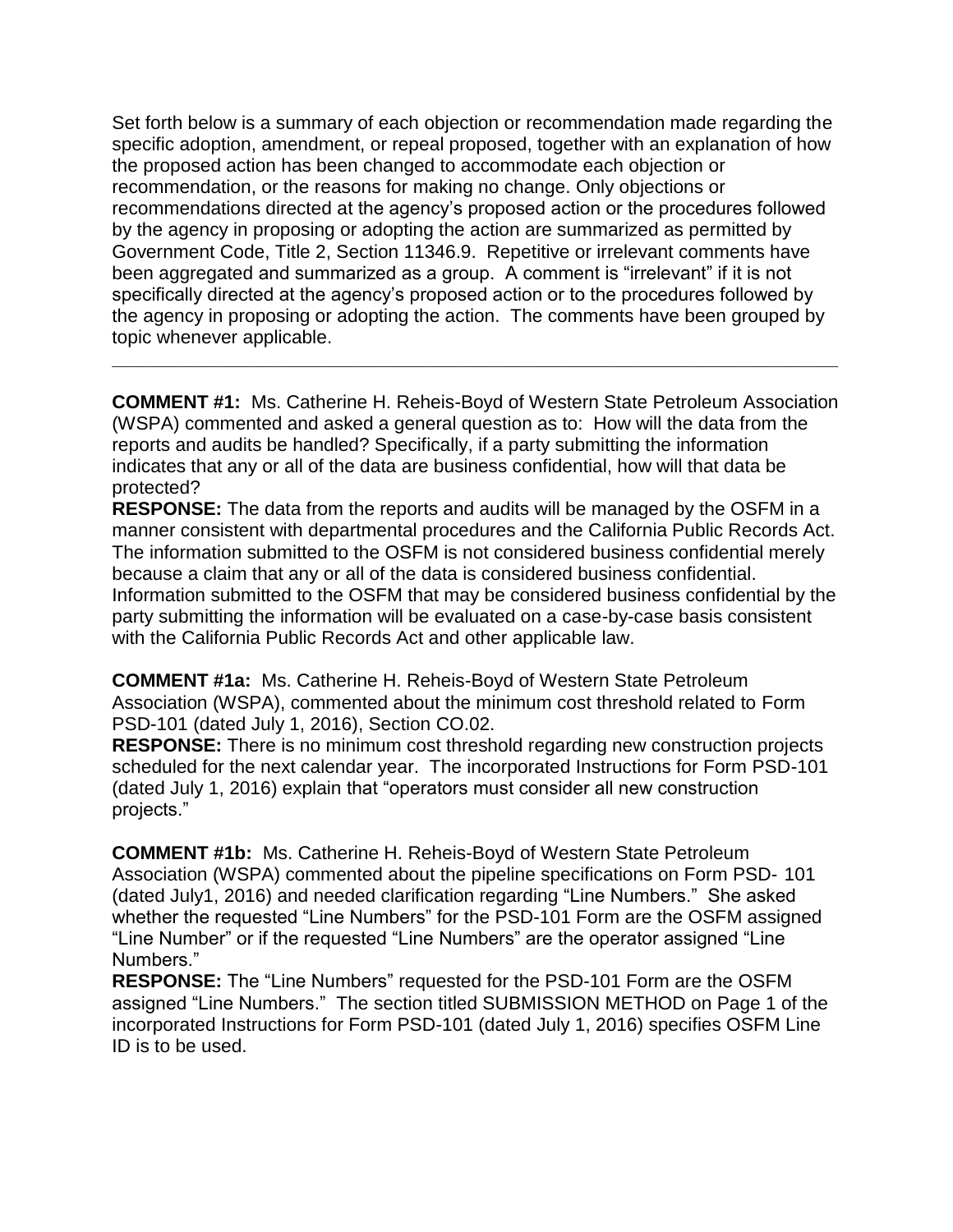**COMMENT #1c:** Ms. Catherine H. Reheis-Boyd of Western State Petroleum Association (WSPA) commented about Sections PS-01 through PS-07 & MP-01 through MP-09 on Form PSD-101 (dated July 1, 2016). She asked the following question about the Pipeline Specification and Miles Of Pipe By Type information requested in the PSD-101 form: "Are PS-01 through PS-07 & MP-01 through MP-09 of the [National Pipeline Mapping System] NPMS Standard that California uses? This would be duplicate reporting."

**RESPONSE:** No. California has developed State Pipeline Mapping System (SPMS) standards for pipeline operators submitting mapping information. These standards were recently revised to include requirements for identifying all commodities in each pipeline. SPMS standards do not include the requirements for information requested in PS-01 through PS-07 or MP-01 through MP-09. The OSFM will attempt to populate the commodity field in the PSD-101 (dated July 1, 2016) using the commodity information submitted in the SPMS. Operators will be responsible to verify this information and maintain supporting documents.

**COMMENT #1d:** Ms. Catherine H. Reheis-Boyd of Western State Petroleum Association (WSPA), commented that all references to "operator's repair criteria" in Form PSD-101 (dated July 1, 2016), INTEGRITY TESTING (IL.08), be changed to "195.452 repair criteria" in order to ensure an apples-to-apples comparison of submitted data.

**RESPONSE:** This issue is explained in the incorporated Instructions to Form PSD-101 (dated July 1, 2016). The operator's repair criteria for anomalies in segments that could affect a HCA must be at least as conservative as those required by IM regulations in 49 CFR 195.452. Section 195.452 sets a minimum for repair criteria, operators can and do set repair criteria that goes beyond the minimum requirement in Section 195.452. The operator's repair criteria are best suited for reporting to the OSFM.

**COMMENT #1e:** Ms. Catherine H. Reheis-Boyd of Western State Petroleum Association (WSPA) commented that the INTEGRITY TESTING fields IL.09, IL-08 through IL-12 of Form PSD-101 (dated July 1, 2016) are asking for anomalies reported by the vendor or selected for investigation.

**RESPONSE:** This issue is explained in the incorporated Instructions to Form PSD-101 (dated July 1, 2016). IL.08 through IL.12 ask: "Were there any…anomalies identified…" "Any" means all anomalies, including those reported by the vendor and/or selected for investigation.

**COMMENT #1f:** Ms. Catherine H. Reheis-Boyd of Western State Petroleum Association (WSPA) commented that a clarification is needed of how to account for investigations that extend beyond the calendar year which are described under the INTEGRITY TESTING field IL.14 of Form PSD-101 (dated July 1, 2016). **RESPONSE:** The Instructions to Form PSD-101 (dated July 1, 2016), bottom of Page 7, states "…all actions taken during the previous calendar year that resulted from information obtained during an ILI inspection. This also includes actions taken as a result of ILI inspections conducted during prior years and for which all required actions were not completed during the year of the inspection."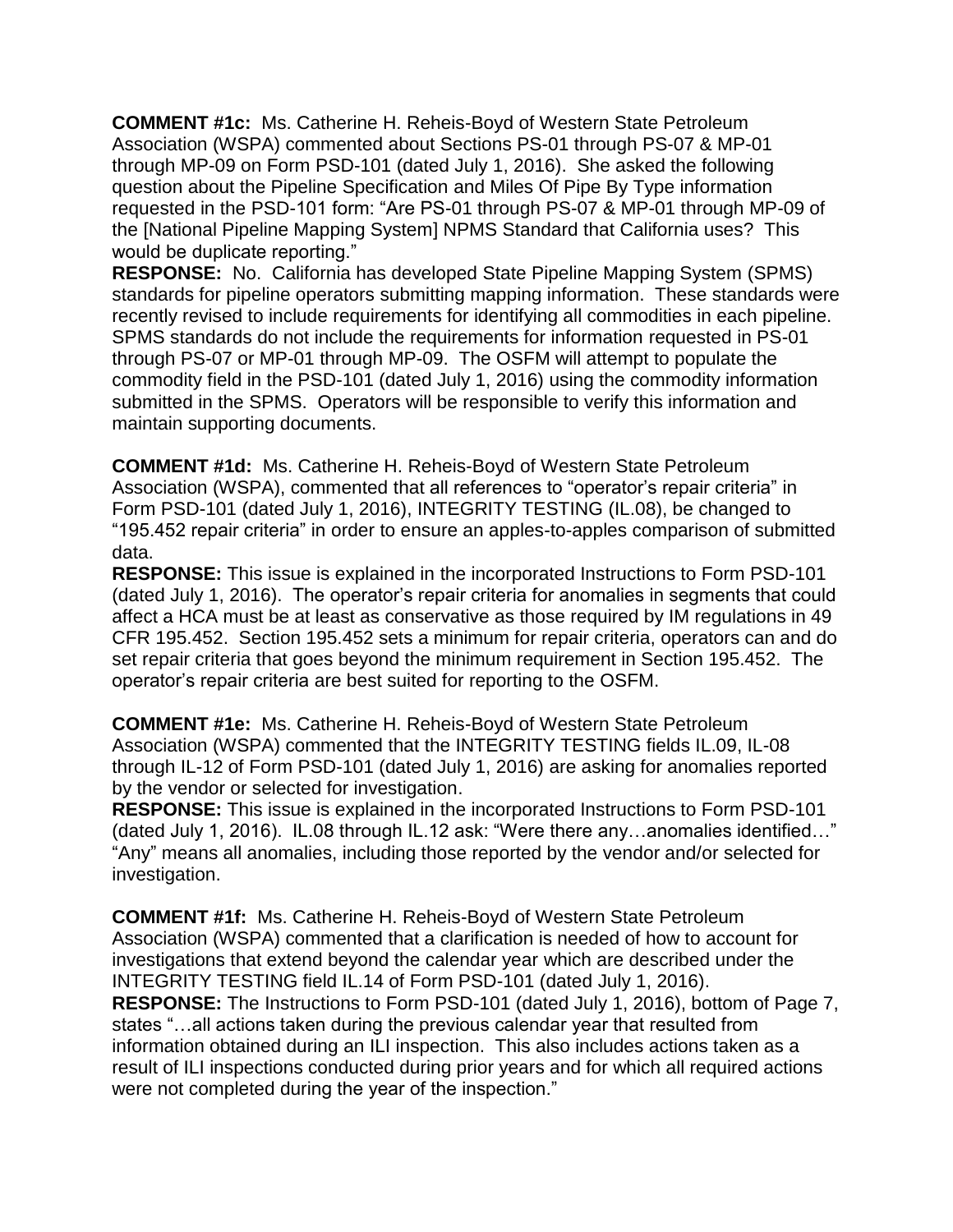**COMMENT #1g:** Form PSD-101 (dated July 1, 2016), under PROJECTS field PR.01. Ms. Catherine H. Reheis-Boyd of Western State Petroleum Association (WSPA), commented on the Form PSD-101, bottom of Page 12. For Relocation/Replacement/Reconditioned Projects, she asked "Instructions (referring to the Instructions to Form PSD-101) are for >1,000 feet in length; is this adequate?" **RESPONSE:** The Form PSD-101 must be submitted to the OSFM no later than July 1 of each year. The OSFM is asking pipeline operators to report, in the Form PSD-101, pipeline projects greater than 1000-feet that are anticipated to occur in the next calendar year because the OSFM believes projects of this length would require a significant lead time allowing operators to identify the project schedule well ahead of the actual construction. Smaller pipeline projects may not require a large lead time making it difficult for operators to report the project so far ahead.

**COMMENT #1h:** Ms. Catherine H. Reheis-Boyd of Western State Petroleum Association (WSPA) commented on Cathodic Protection (CP) Projects under PR.02 of the PSD-101 Form. She asked "is there a minimum cost threshold? Instructions are for >\$50,000; is this adequate?"

**RESPONSE:** Yes, there is a minimum cost threshold for projects scheduled in the next calendar year that will cost greater than \$50,000. The OSFM believes that is adequate.

\_\_\_\_\_\_\_\_\_\_\_\_\_\_\_\_\_\_\_\_\_\_\_\_\_\_\_\_\_\_\_\_\_\_\_\_\_\_\_\_\_\_\_\_\_\_\_\_\_\_\_\_\_\_\_\_\_\_\_\_\_\_\_\_\_\_\_\_\_\_

**COMMENT #2:** Ms. Linda Krop of Environmental Defense Center commented that a threat assessment should be prepared and confirmed by the OSFM or a State-approved independent expert prior to inspection to ensure that the inspection tools and methodology are comprehensive and appropriate to the pipeline and surrounding environment.

**RESPONSE:** The annual inspection regulation is a two phase risk-based inspection approach that begins with the State Fire Marshal evaluating risk through review of inspection history including review of inspection tools and methodology, among others. This approach meets the same objective of a threat assessment. The legislation directs the State Fire Marshal to develop regulations to conduct annual inspections. However, the legislation does not call for, nor grant the State Fire Marshal authority to allow Stateapproved independent experts to conduct review or assessment.

**COMMENT #2a:** Ms. Linda Krop of Environmental Defense Center commented that the threat assessment should consider the pipeline design, materials, operation history, prior inspection results, and any other relevant factors. Although the proposed regulation references operation history, integrity testing results, construction activities, leak history and compliance history, it does not address factors related to the design and materials involved with the pipeline. These factors were critical to the Line 901 leak.

**RESPONSE:** See the response to Comment #2 regarding threat assessments and evaluation by the OSFM. Among the factors listed in the comment and regulation, the regulation will also address factors related to the design and materials involved with a pipeline in the incorporated Form PSD-101 (dated July 1, 2016).